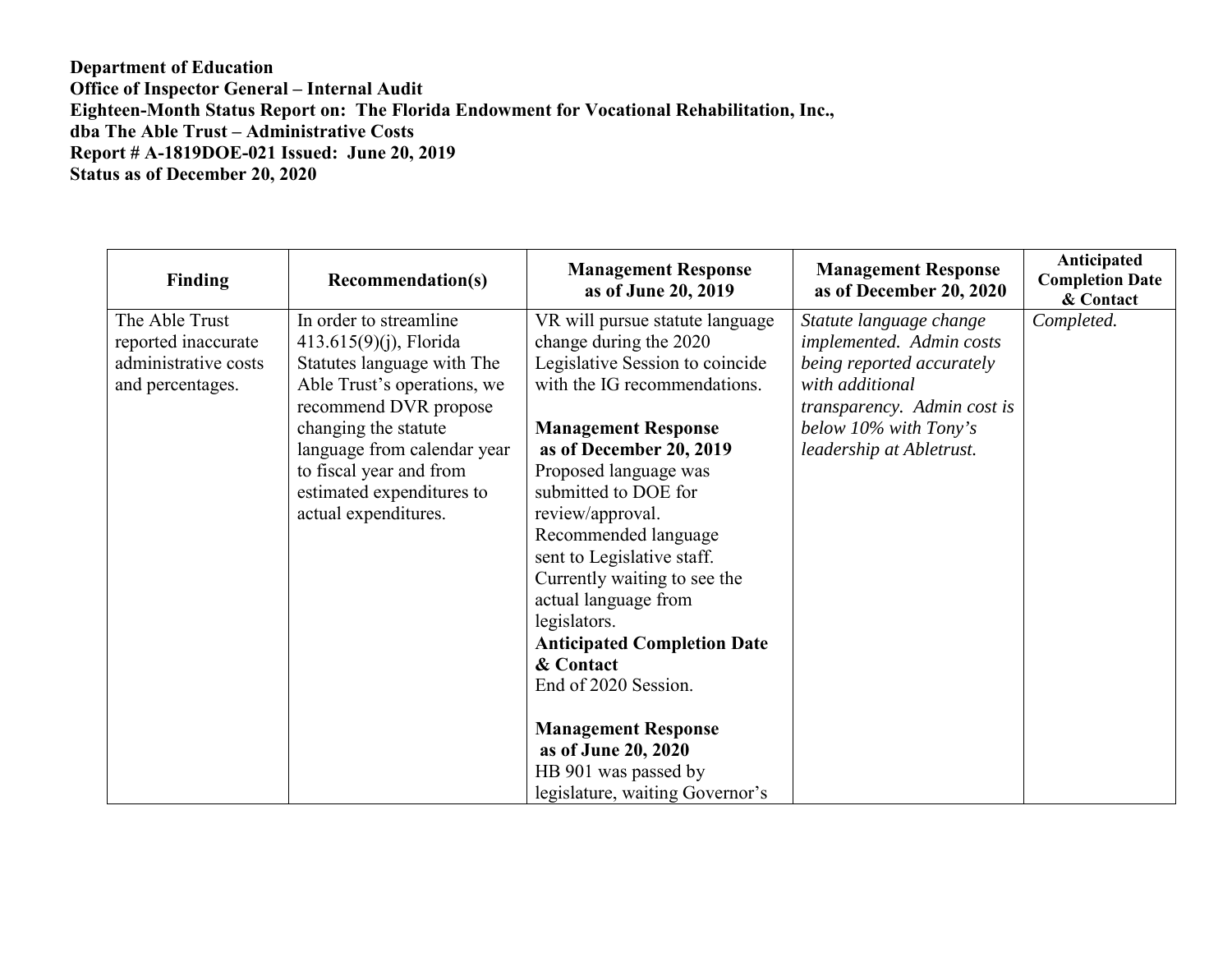**Department of Education Office of Inspector General – Internal Audit Eighteen-Month Status Report on: The Florida Endowment for Vocational Rehabilitation, Inc., dba The Able Trust – Administrative Costs Report # A-1819DOE-021 Issued: June 20, 2019 Status as of December 20, 2020** 

| <b>Finding</b> | <b>Recommendation(s)</b> | <b>Management Response</b><br>as of June 20, 2019                     | <b>Management Response</b><br>as of December 20, 2020 | Anticipated<br><b>Completion Date</b><br>& Contact |
|----------------|--------------------------|-----------------------------------------------------------------------|-------------------------------------------------------|----------------------------------------------------|
|                |                          | signature, that updates the<br>recommended language from              |                                                       |                                                    |
|                |                          | calendar year to fiscal year and<br>estimated to actual expenditures. |                                                       |                                                    |
|                |                          | <b>Anticipated Completion Date</b>                                    |                                                       |                                                    |
|                |                          | & Contact<br>6/30/20                                                  |                                                       |                                                    |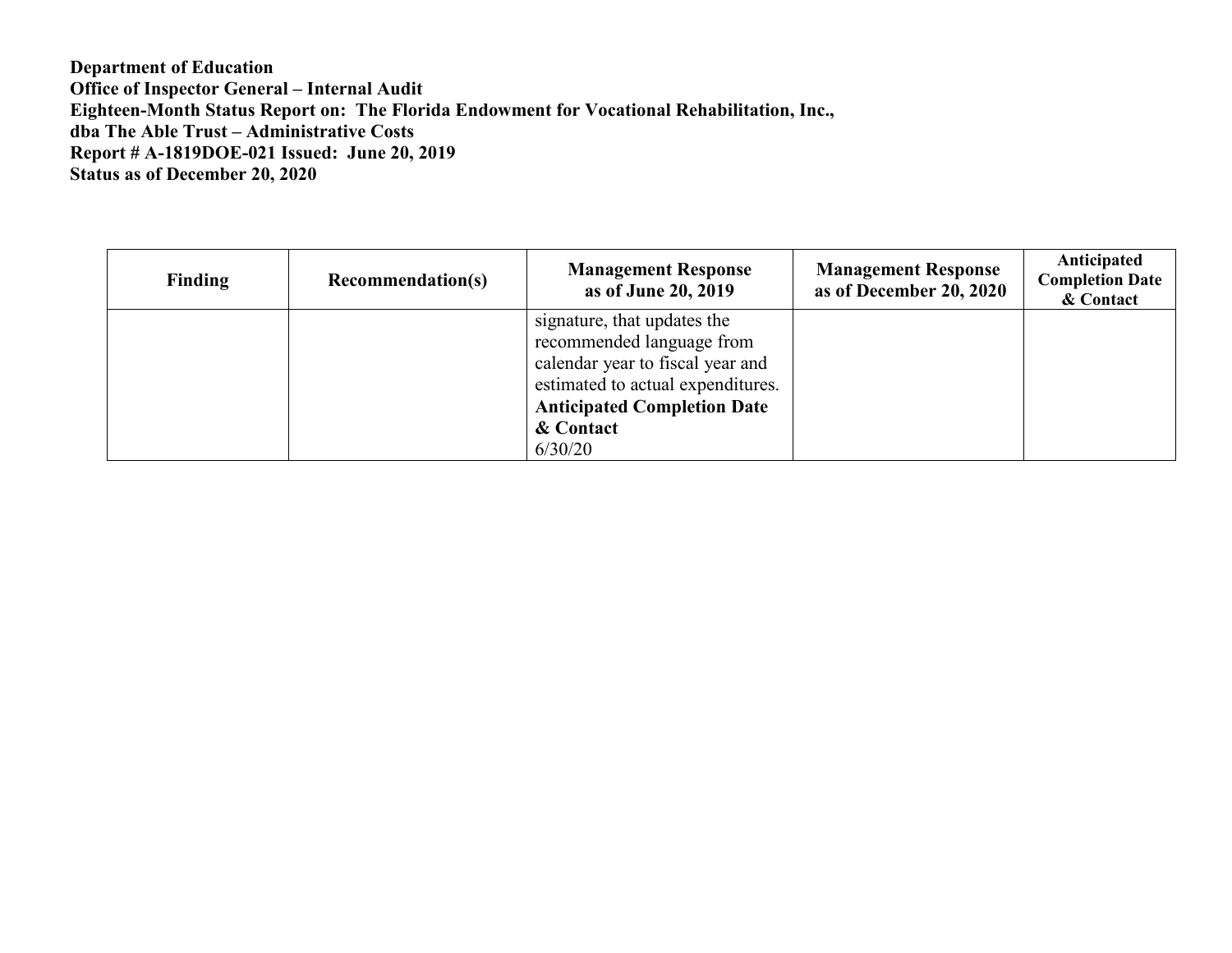## **Department of Education Office of Inspector General – Internal Audit Eighteen-Month Status Report on: The Florida Endowment Foundation for Vocational Rehabilitation, Inc., dba The Able Trust – Administrative Costs Report # A-1819DOE-021 Issued: June 20, 2019 Status as of December 20, 2020**

| Finding              | <b>Recommendation(s)</b>      | <b>Management Response</b><br>as of June 20, 2019 | <b>Management Response</b><br>as of December 20, 2020 | Anticipated<br><b>Completion Date &amp;</b><br>Contact |
|----------------------|-------------------------------|---------------------------------------------------|-------------------------------------------------------|--------------------------------------------------------|
| The Able Trust       | We recommend The Able         | See Attachment A                                  | As noted in Management                                | <b>COMPLETED-</b>                                      |
| reported inaccurate  | Trust enhance its procedures  |                                                   | Response of June 20, 2020,                            | New formats                                            |
| administrative costs | to ensure accurate            | <b>Management Response</b>                        | new format for budget and                             | implemented and                                        |
| and percentages.     | calculation of administrative | as of December 20, 2019                           | monthly financial reporting                           | regularly                                              |
|                      | costs and maintain efficient  | *The Able Trust will also                         | launched on July 1, 2020                              | monitored,                                             |
|                      | and effective administration, | implement internal standards to                   | which allows the                                      | effective 7/1/2020.                                    |
|                      | pursuant to $413.615(9)(j)$ , | assure regular tracking and                       | organization to regularly                             |                                                        |
|                      | Florida Statutes. We also     | reporting of the administrative                   | track and monitor                                     |                                                        |
|                      | recommend The Able Trust      | costs cap and limits on use of                    | administrative costs to                               |                                                        |
|                      | ensure administrative costs   | interest and earnings, to comply                  | ensure compliance. Sample                             |                                                        |
|                      | are only paid from private    | with statutory limitations.                       | of $10/31/20$ financials                              |                                                        |
|                      | sources and up to 75% of      | A review of current and historic                  | attached. (See bottom of                              |                                                        |
|                      | interest and earnings on the  | "sources and uses" of funds is                    | page 4 for notation.)                                 |                                                        |
|                      | endowment principal for FY    | being conducted to properly                       |                                                       |                                                        |
|                      | 2018-2019 in accordance       | distinguish the various public and                | The organization's                                    |                                                        |
|                      | with the Florida Statutes.    | private funds in The Able Trust                   | independent audit for FY                              |                                                        |
|                      |                               | investment accounts and their                     | $2019 - 2020$ was recently                            |                                                        |
|                      |                               | corresponding earnings so that                    | completed and administrative                          |                                                        |
|                      |                               | our Board can better ensure                       | costs for the fiscal year were                        |                                                        |
|                      |                               | compliance with statutory limits                  | maintained below the                                  |                                                        |
|                      |                               | and project future needs.                         | statutory cap of 15%.                                 |                                                        |
|                      |                               | *For fiscal year 2020-21, The                     |                                                       |                                                        |
|                      |                               | Able Trust will reformat its                      |                                                       |                                                        |
|                      |                               | financial reports to better                       |                                                       |                                                        |
|                      |                               | represent project costs and more                  |                                                       |                                                        |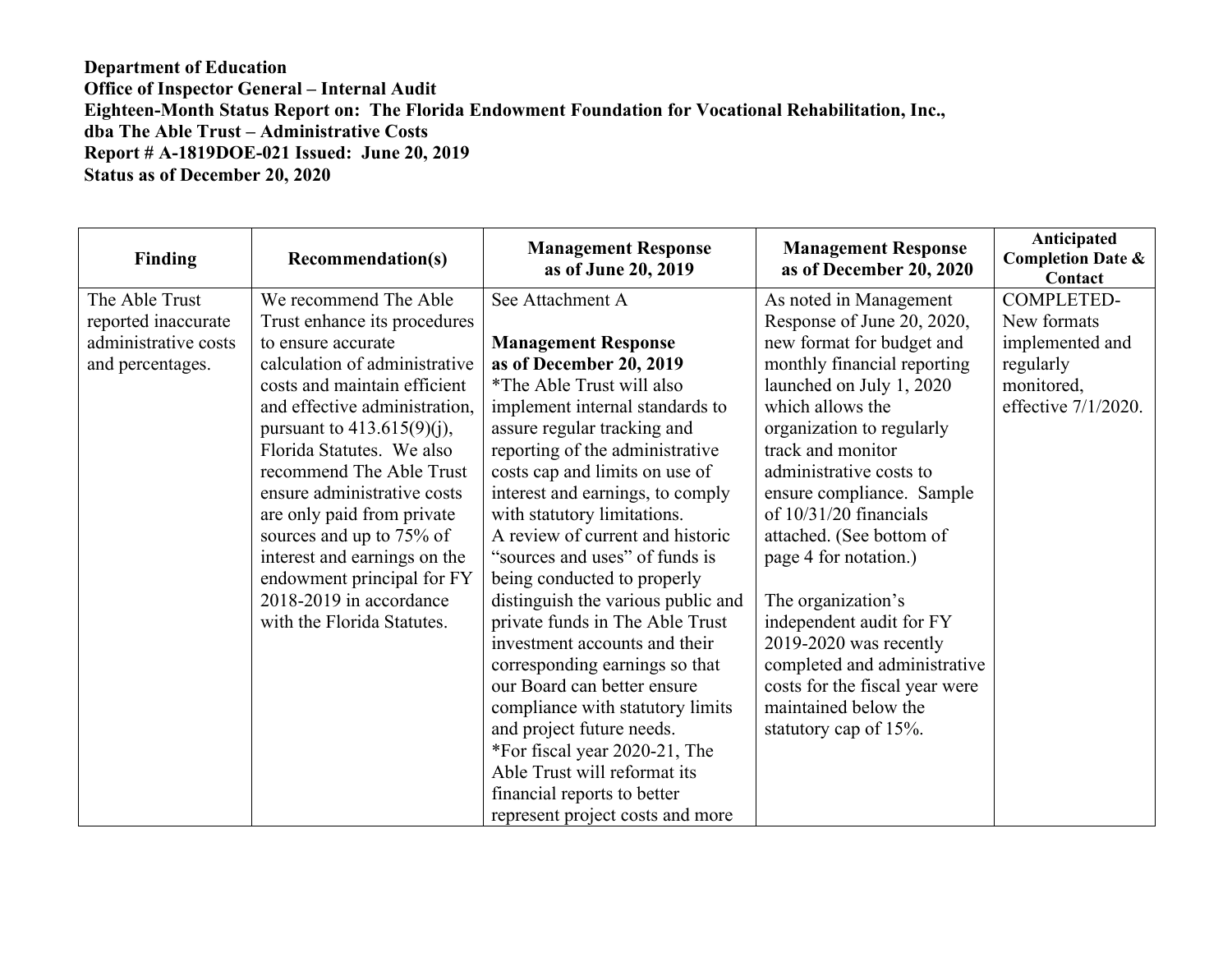## **Department of Education Office of Inspector General – Internal Audit Eighteen-Month Status Report on: The Florida Endowment Foundation for Vocational Rehabilitation, Inc., dba The Able Trust – Administrative Costs Report # A-1819DOE-021 Issued: June 20, 2019 Status as of December 20, 2020**

| <b>Finding</b> | <b>Recommendation(s)</b> | <b>Management Response</b><br>as of June 20, 2019 | <b>Management Response</b><br>as of December 20, 2020 | Anticipated<br><b>Completion Date &amp;</b><br>Contact |
|----------------|--------------------------|---------------------------------------------------|-------------------------------------------------------|--------------------------------------------------------|
|                |                          | clearly identify administrative                   |                                                       |                                                        |
|                |                          | costs and sources and uses of                     |                                                       |                                                        |
|                |                          | funds throughout the year,                        |                                                       |                                                        |
|                |                          | including the pro-rata.                           |                                                       |                                                        |
|                |                          | <b>Anticipated Completion Date &amp;</b>          |                                                       |                                                        |
|                |                          | Contact                                           |                                                       |                                                        |
|                |                          | Expected completion, January                      |                                                       |                                                        |
|                |                          | 2020                                              |                                                       |                                                        |
|                |                          | Expected completion, January                      |                                                       |                                                        |
|                |                          | 2020                                              |                                                       |                                                        |
|                |                          | <b>Expected completion, August</b>                |                                                       |                                                        |
|                |                          | 2020                                              |                                                       |                                                        |
|                |                          | <b>Management Response</b>                        |                                                       |                                                        |
|                |                          | as of June 20, 2020                               |                                                       |                                                        |
|                |                          | Throughout FY 2019-20, monthly                    |                                                       |                                                        |
|                |                          | financial reports were reviewed to                |                                                       |                                                        |
|                |                          | assess and adjust admin fees ratio.               |                                                       |                                                        |
|                |                          | Budget for next fiscal year has                   |                                                       |                                                        |
|                |                          | been reformatted to make it easier                |                                                       |                                                        |
|                |                          | to clearly identify and assess                    |                                                       |                                                        |
|                |                          | restricted expenditures and                       |                                                       |                                                        |
|                |                          | calculate ratios. New format to                   |                                                       |                                                        |
|                |                          | launch 1 July 2020 with the start                 |                                                       |                                                        |
|                |                          | of next fiscal year. Analysis of                  |                                                       |                                                        |